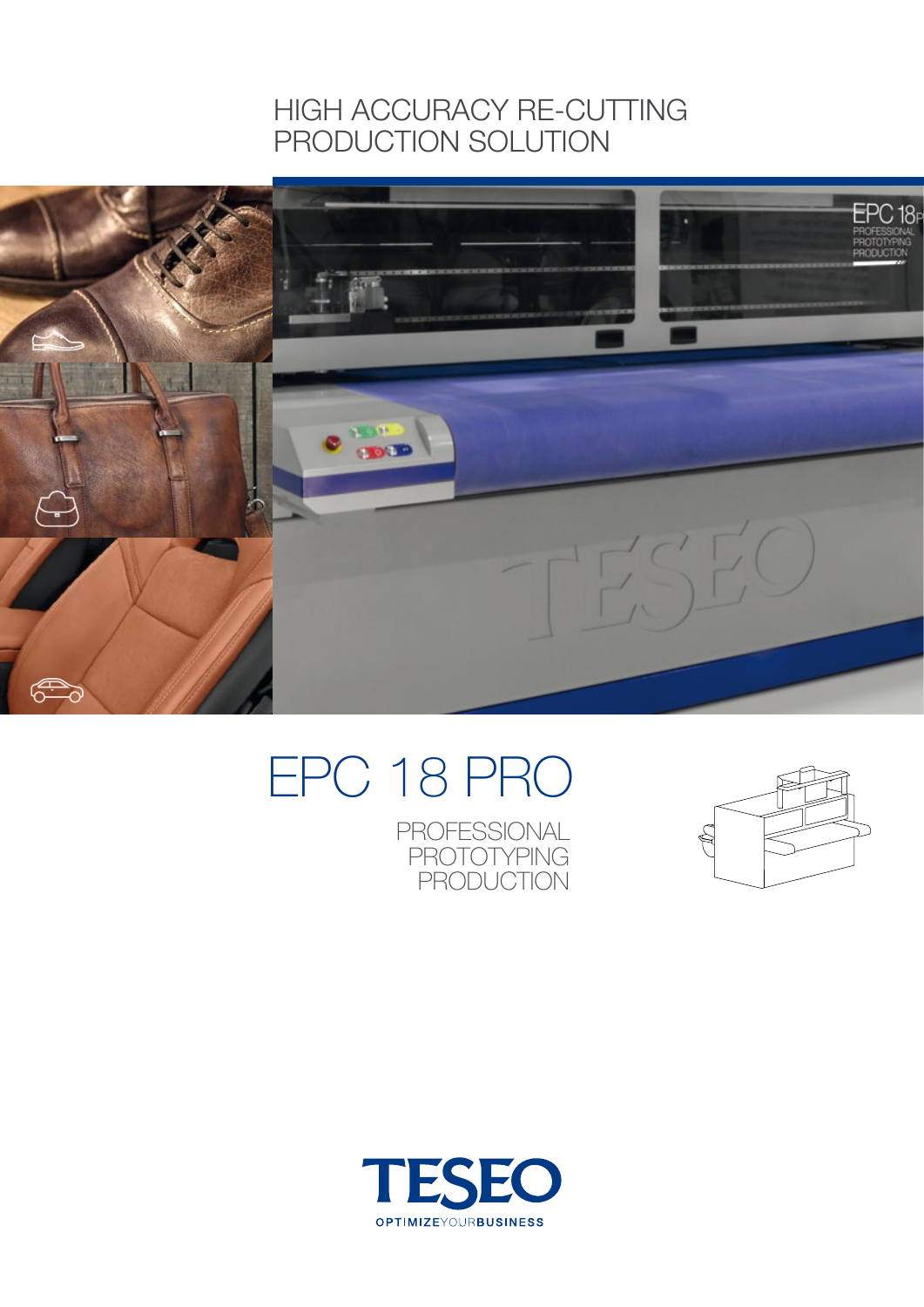Cutting system with a working area moving on rollers for continuous automatic cutting of leather and materials in rolls (synthetic and fabrics).

# EPC 18 PRO

## ENGINEERED FOR RE-CUTTING OF LEATHER AND FABRICS



EPC 18 PRO is ideal for prototyping and production with manual and automatic nesting on leather and fabrics.

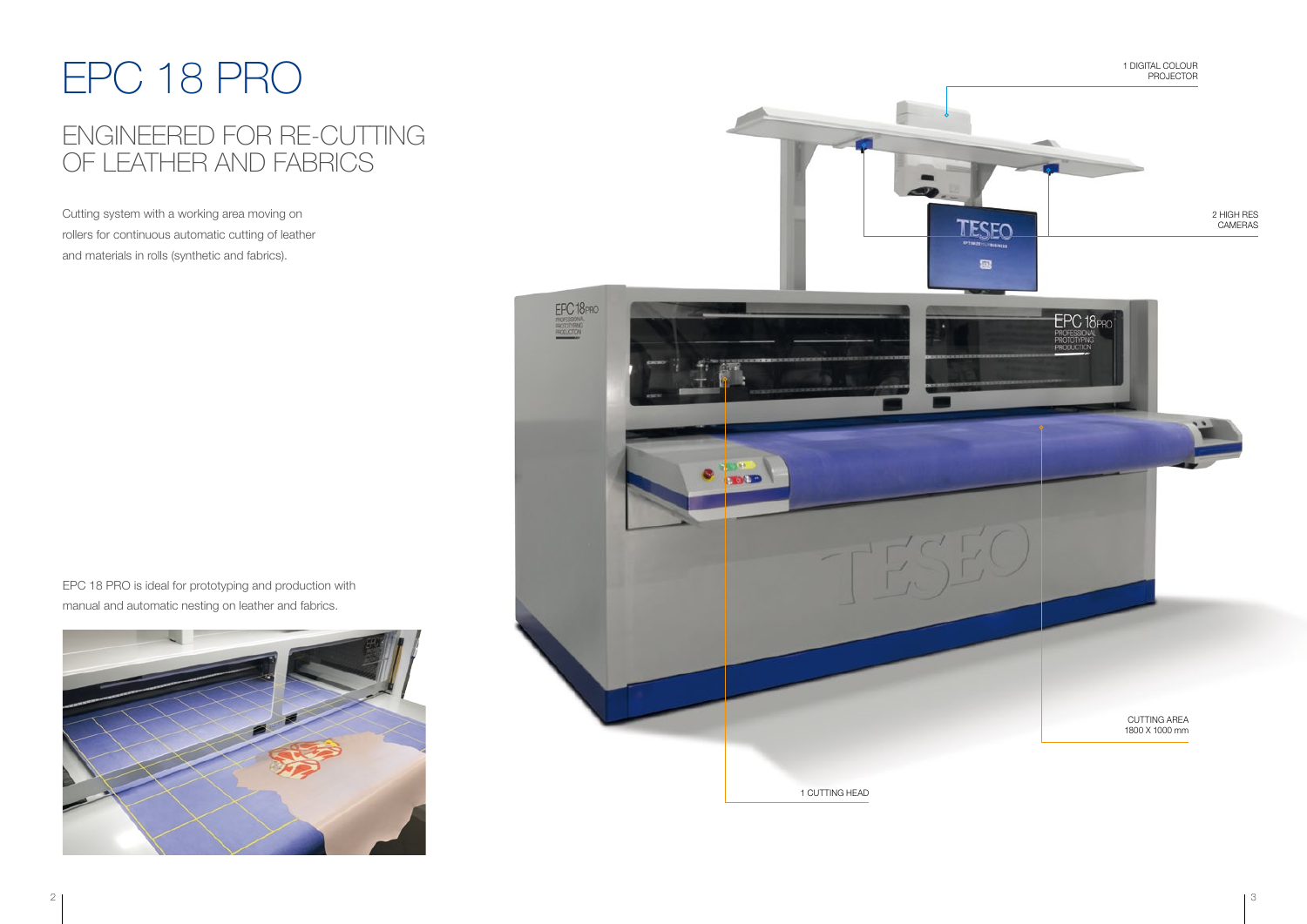## VACUUM SYSTEM THE POWER IS IN THE AIR

The vacuum surfaces consist of 54 independent and dynamic small sectors of 200x200 mm. They are dynamic because are driven by a software that recognizes the shape of the material and the position of the cutting head. The system automatically activates, with different power, only those areas interested by the cutting operations, excluding completely those not occupied.

With this patent TESEO concentrates the suction only where it is really needed, for the highest accuracy and speed.



## FAST AND ACCURATE CUTTING ON ALL MATERIALS

- Exclusive pneumatic knife groups interchangeable in a few seconds, with high oscillation frequency (up to 36.000 RPM).
- Low consumption of compressed air of only 90 I/min (other systems have 250 l/min).
- • Available with 1, 3, 5 and 7 mm oscillation stroke for the best result on any thickness.





6 mm





SYNTHETIC

MULTI-PLIES



Automatic opening and closing of the protection cover

## LESS NOISE MORE COMFORT



The internal light system allows the Arghon camera to better control the material, avoiding light pollution due to external factors.

> EPC 18 PRO is equipped with a special cover protection that reduce the dB emission of the machines. It guarantee a friendly and healthy working environment for the operators and it can be installed in any environment.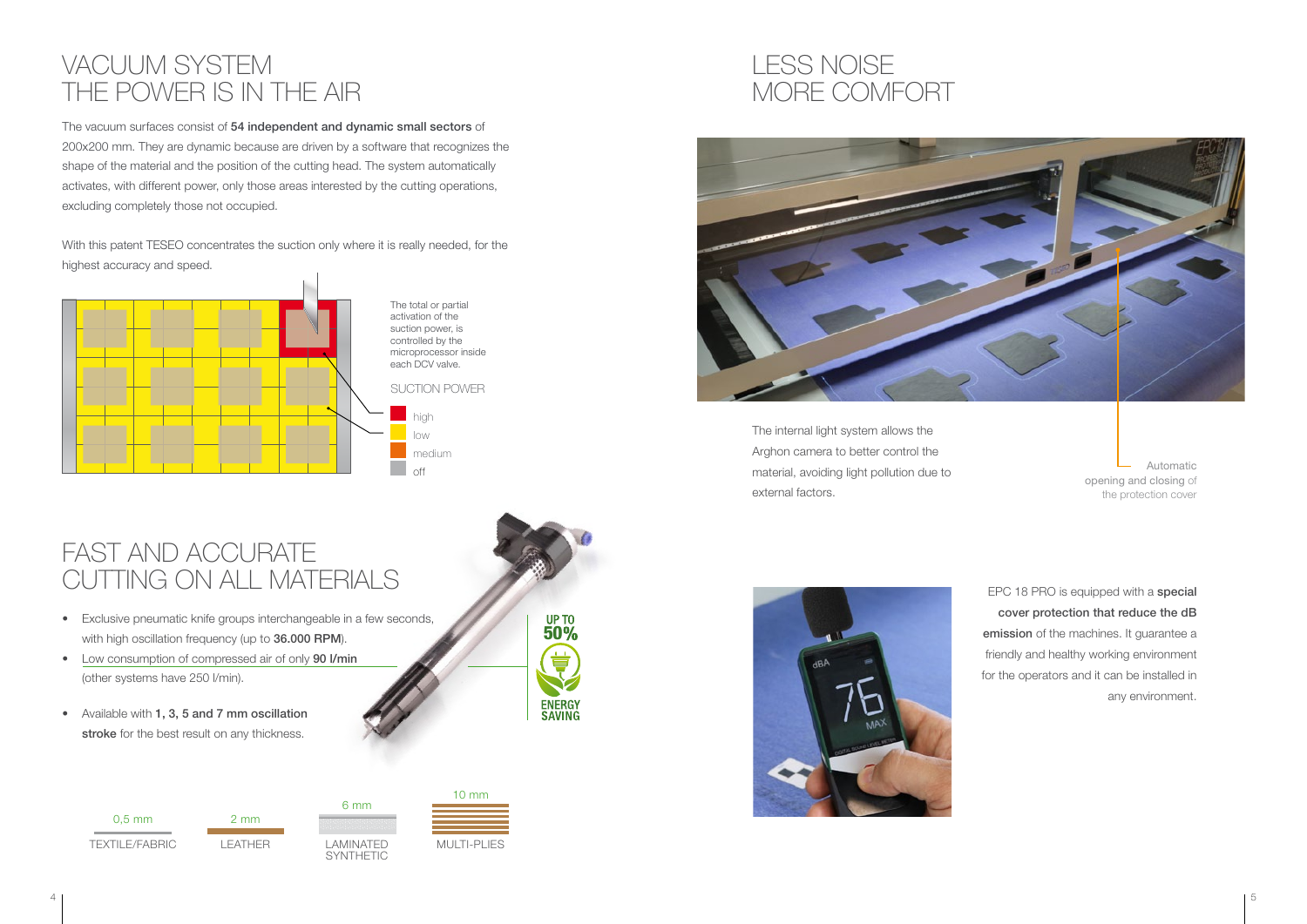## HIGH ACCURACY DOUBLE CHECK

## **ARGHEEN**

ARGHON recognizes the effective execution of cut and punches for an automatic quality control.







EPC 18 PRO is equipped with two high resolution cameras for shape recognition and automatic nesting.



ARGHON is a dual optical sensor camera with powerful micro computer. It processes 100 scans per second with 0,02 mm resolution.



Thanks to the 3D vision, ARGHON is constantly capable of measuring the wear of the cutting carpet and the hide thickness, detecting variations in height.

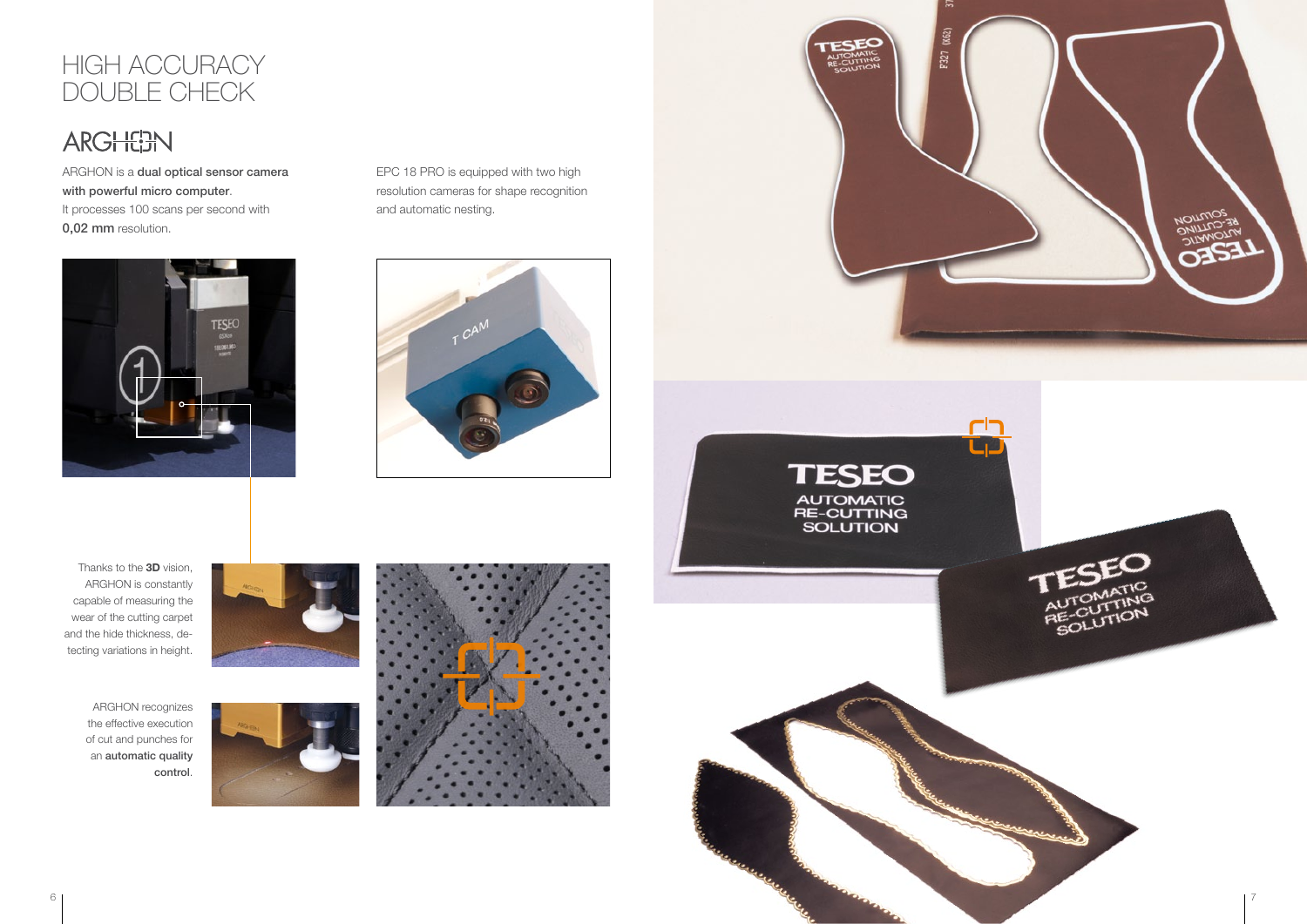## RE-CUTTING

Automatic alignment with Arghon camera of the trimming of the pieces through reference points (notches, points, seams, logos and perimeter edge).

The operator will only have to place one or more parts in the front area of the EPC PRO, the integrated camera system (the external ones + Arghon) will automatically do the rest for an easy, immediate, and accurate re-cutting.



Sherlock is a precision optical recognition system developed by TESEO. Installed directly on the cutting heads, it is able to recognize any kind of pattern of the material that needs to be cut: logos, textures, designs or lines.



Fast re-cutting and

in continuous (on conveyor) for a high productivity of the system.







Sherlock will automatically adapt in real-time the theoretical nesting to the actual pattern of the material, pieces by pieces.

High production with absolute accuracy. Inspection on each piece with alignment and rotation in real time.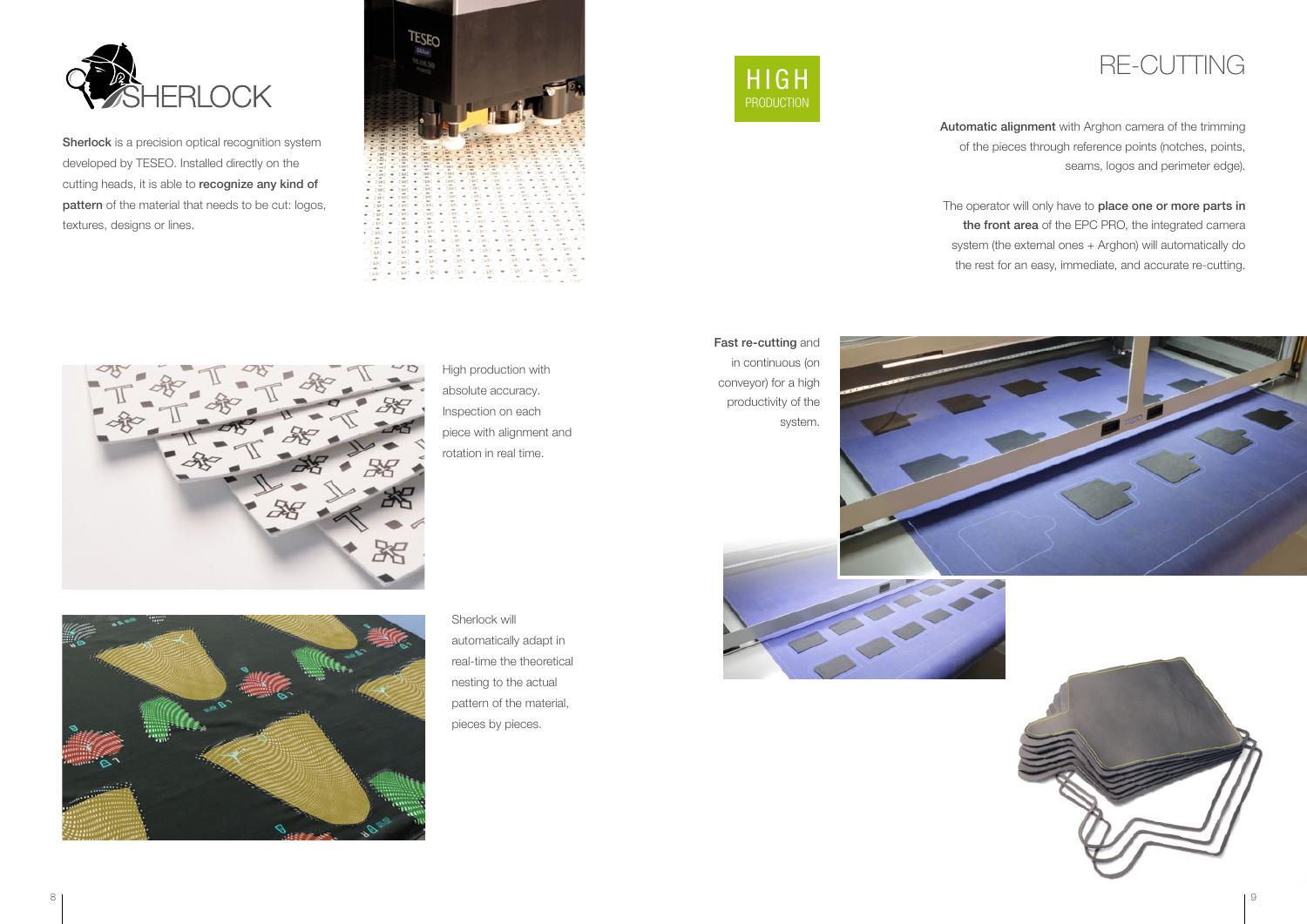devices for automatic and steady moving of multi-layer materials.

| <b>HEADS</b>                   |                       |
|--------------------------------|-----------------------|
| <b>CUTTING AREA</b>            | 1800 x 600/1000 mm    |
| <b>SCANNING AREA</b>           | 1800 x 600 mm         |
| <b>HIGH RESOLUTION CAMERAS</b> | 2                     |
| <b>PROJECTORS</b>              |                       |
| <b>DIMENSIONS</b>              | 2660 x 2230 x 2670 mm |
| WEIGHT                         | 1800 kg               |

| <b>MODEL</b>                   | <b>EPC 18</b>   |
|--------------------------------|-----------------|
| <b>HEADS</b>                   |                 |
| <b>CUTTING AREA</b>            | $1800 \times 6$ |
| <b>SCANNING AREA</b>           | $1800 \times 6$ |
| <b>HIGH RESOLUTION CAMERAS</b> | 2               |
| <b>PROJECTORS</b>              |                 |
| <b>DIMENSIONS</b>              | $2660 \times 2$ |
| <b>WEIGHT</b>                  | 1800 kg         |

1 arm equipped with compact multi-tools head.

Precision  $\pm$  0.005mm. It increases the execution time of all the tools, it improves the cutting quality and it allows the cutting of material up to 18 mm height.

#### G5Xce cutting heads with 6 tools:

- · 1 Blade for fast cutting
- 
- 
- · 3 Different diameter dies: from 0.8 to 12 mm

#### ZAG system: SERVO control (Z-axis).





Working area sectorized with 54 sections of 200x200 mm each singularly activated by dynamically controlled valves (DVC, patent) for the optimal hold of the hide on the perforating

#### EPC 18 PRO

Automatic soundproof door.

## OTHER USES









mm